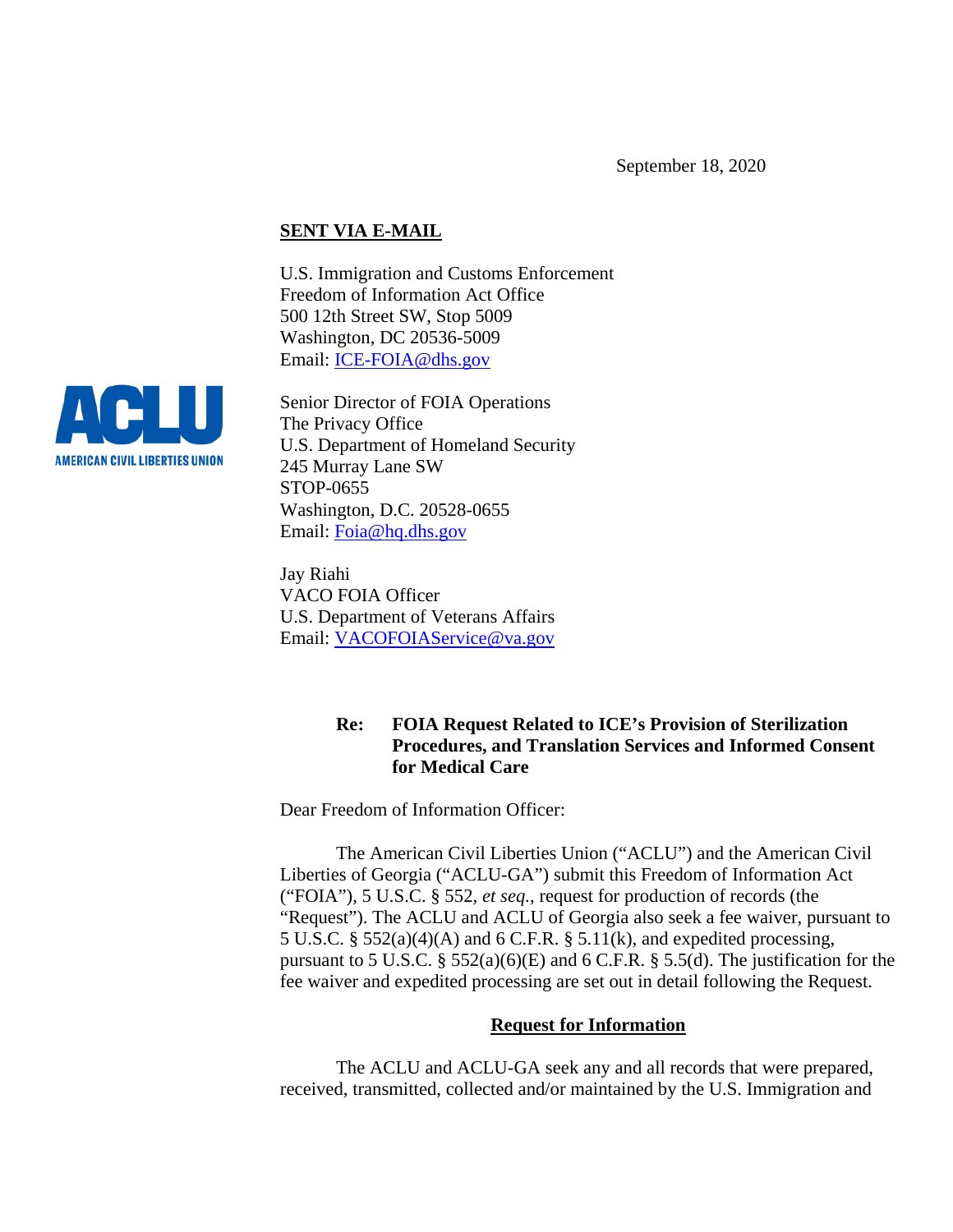Customs Enforcement (ICE) that describe, refer or relate to policies, guidelines, protocols, or procedures regarding procedures that can result in sterilization or diminished fertility, and informed consent and translation for medical care. Unless otherwise noted, we request the records specified below from January 20, 2017 to the present.

For purposes of this request, the term "records" includes but is not limited to any and all communications, correspondence, directives, documents, data, videotapes, audiotapes, e-mails, faxes, files, guidance, guidelines, standards, evaluations, instructions, analyses, memoranda, agreements, notes, orders, policies, procedures, protocols, reports, spreadsheets, charts, rules, manuals, technical specifications, training materials, and studies, including records kept in written form, or electronic format on computers and/or other electronic storage devices, electronic communications and/or videotapes, as well as any reproductions thereof that differ in any way from any other reproduction, such as copies containing marginal notations.

For purposes of this request, the term "DHS" means Department of Homeland Security, and any components, subcomponents, offices, or personnel therein.

For purposes of this request, the term "ICE" means Immigration and Customs Enforcement, and any components, subcomponents, offices, or personnel therein.

For purposes of this request, "IHSC" means the U.S. Immigration and Customs Enforcement Health Services Corps.

For purposes of this request, the term "immigration detention facility" has the same scope used in 6 C.F.R. § 115.5.

For purposes of this request, "detainee" means any person detained in an immigration detention facility or holding facility.

#### **Specific Records Requested:**

- 1. Any and all IHSC, ICE Enforcement and Removal Operations ("ERO"), and ICE Homeland Security Investigations ("HSI") directives, policies, procedures (including procedures for payment), and protocols, regarding gynecological procedures that may result in sterilization or diminished fertility for individuals in ICE custody, including but not limited to hysterectomies (removal of the uterus); salpingectomy (removal of fallopian tube or tubes); oophorectomy (removal of one or more ovaries); and tubal ligation.
- 2. Any and all IHSC, ICE Enforcement and Removal Operations ("ERO"), and ICE Homeland Security Investigations ("HSI") directives, policies,

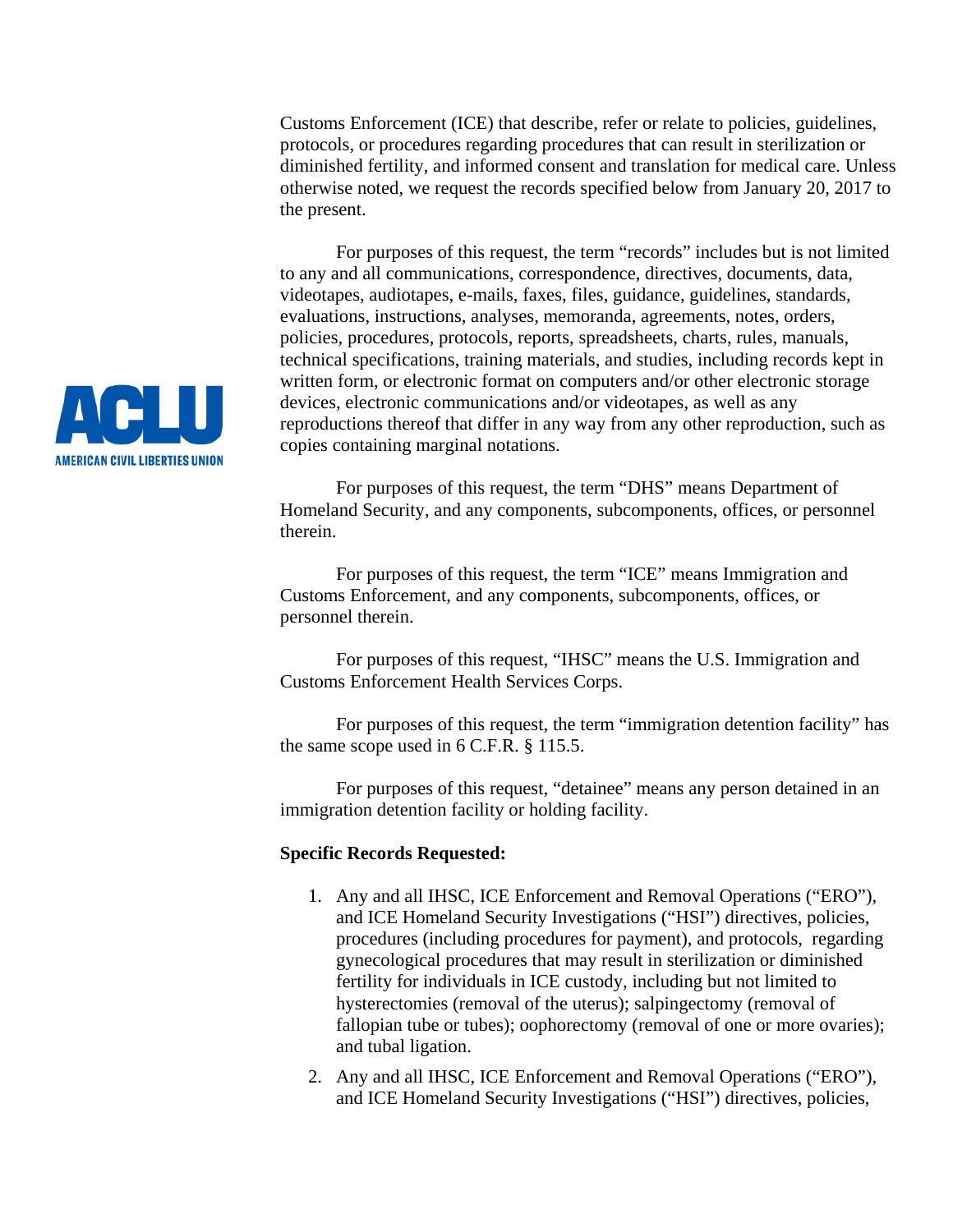AV DE LI III **AMERICAN CIVIL LIBERTIES UNION** 

 $\overline{a}$ 

procedures, and protocols, regarding translation and interpretation services for individuals in ICE custody who receive medical care.

- 3. Any and all IHSC, ICE Enforcement and Removal Operations ("ERO"), and ICE Homeland Security Investigations ("HSI") directives, policies, procedures, and protocols, regarding ensuring informed consent prior to all medical care for individuals in ICE custody.
- 4. Any documents, communications, and other records, including significant incident reports ("SIR") or Significant Event Notifications ("SEN") and associated documentation regarding the identification, care, and treatment of individuals in ICE custody that have received or been referred to receive gynecological procedures that may result in sterilization or diminished fertility for individuals in ICE custody, including but not limited to hysterectomies (removal of the uterus); salpingectomy (removal of fallopian tube or tubes); oophorectomy (removal of one or more ovaries); and tubal ligation.
- 5. Any and all documents and communications, including grievances and requests received by ICE from persons in ICE detention, or any other person, related to gynecological procedures that may result in sterilization or diminished fertility for individuals in ICE custody, including but not limited. to hysterectomies (removal of the uterus); salpingectomy (removal of fallopian tube or tubes); oophorectomy (removal of one or more ovaries); and tubal ligation, or related to the lack of informed consent for medical procedures, or the lack of translation and interpretation services related to medical procedures.
- 6. From January 20, 2017 to present, any and all records documenting the total number of times that ICE has paid for gynecological procedures that may result in sterilization or diminished fertility for individuals in ICE custody, including but not limited to hysterectomies (removal of the uterus); salpingectomy (removal of fallopian tube or tubes); oophorectomy (removal of one or more ovaries); and tubal ligation, delineated by each ICE facility.
- 7. Any complaints, grievances, or any other communication related to the quality of medical care provided by Dr. Mahendra Amin filed at any time.
- 8. An annual accounting of the amount ICE or IHSC paid Dr. Amin from January 20, 2017 to present, including dates, detention facility, Medical Payment Authorization Request ("MedPar") numbers, Current Procedural Terminology ("CPT") codes for procedures or services provided, and unique identifying information for any detainees.<sup>[1](#page-2-0)</sup>

<span id="page-2-0"></span> $<sup>1</sup>$  The Veterans Affairs Financial Service Center in Austin, Texas, provides medical claims</sup> reimbursement for services provided to ICE detainees. ICE Health Service Corps, Operations Memorandum OM 15-005 (Jul. 8, 2015).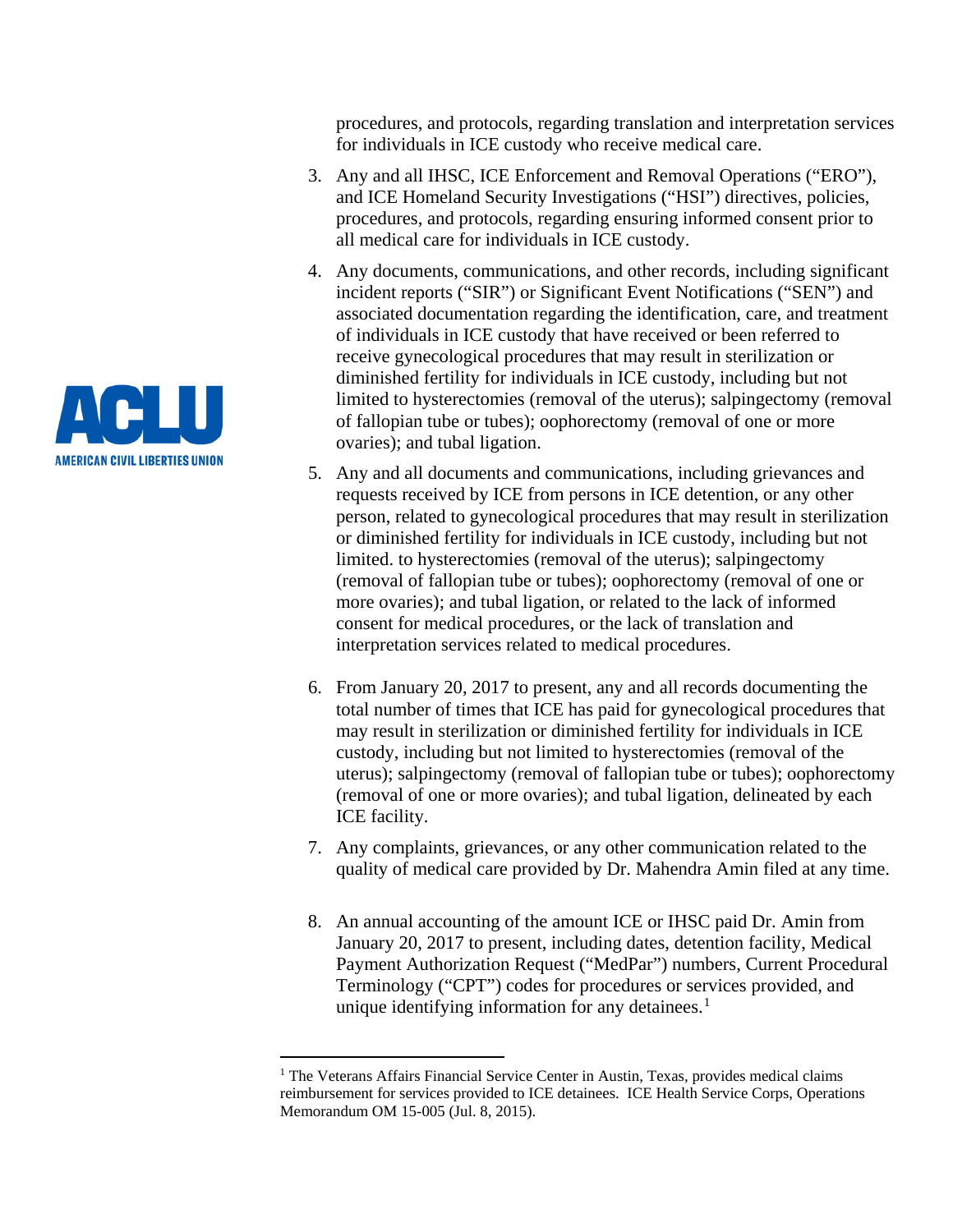**AVELIE AMERICAN CIVIL LIBERTIES UNION** 

- 9. Any and all records regarding requests for off-site care or services provided by Dr. Mahendra Amin in ICE's Medical Payment Authorization Request (MedPar) system.
- 10. Any and all records regarding approval of services (including surgical procedures) provided by Dr. Amin, by the IHSC Field Medical Coordinator and/or IHSC Regional Clinical Director, including written requests or treatment plans submitted by Dr. Amin, and CPT codes.
- 11. All communications between or among employees or staff of ICE, IHSC, Irwin County Detention Center, and Dr. Amin.

Please construe this as an ongoing FOIA request, so that any records that come within the possession of the agency prior to your final response to this FOIA Request should also be considered within the Request's scope.

With respect to the form of production, *see* 5 U.S.C. § 552(a)(3)(B), we request that responsive electronic records be provided electronically in their native file format, if possible, with all metadata and load files. Alternatively, we request that the records be provided electronically in a text-searchable, staticimage format (PDF), in the best image quality in the agency's possession, and that the records be provided in separate, Bates-stamped files. We request that you produce responsive materials in their entirety, including all attachments, appendices, enclosures, and/or exhibits. However, to the extent that a response to this request would require you to provide multiple copies of identical material, the request is limited so that only one copy of the identical material is requested. We request that you produce responsive materials in their entirety, including all attachments, appendices, enclosures, and/or exhibits. Please do not compress images or downsample the resolution, as this interferes with their legibility. To facilitate a speedy response, we ask that records responsive to this request be produced on a rolling basis. We will accept records and other information that have been redacted pursuant to the Health Insurance and Portability Accountability  $Act<sup>2</sup>$  $Act<sup>2</sup>$  $Act<sup>2</sup>$  or other statutes or regulations protecting the privacy of individual detainees.

In the event you determine that materials contain information that falls within the statutory exemptions to mandatory disclosure, we request that such information be reviewed for possible discretionary disclosure. *See Chrysler Corp. v. Brown*, 441 U.S. 281, 293 (1979). We also request that, in accordance with 5 U.S.C. § 552(b), any and all reasonably segregable portions of otherwise exempt materials be produced. To the extent the request is denied, we expect to receive notice in writing, including a description of the information withheld, the reasons for denial, and any exemptions relied upon.

<span id="page-3-0"></span><sup>2</sup> 42 U.S.C. § 1320d–6.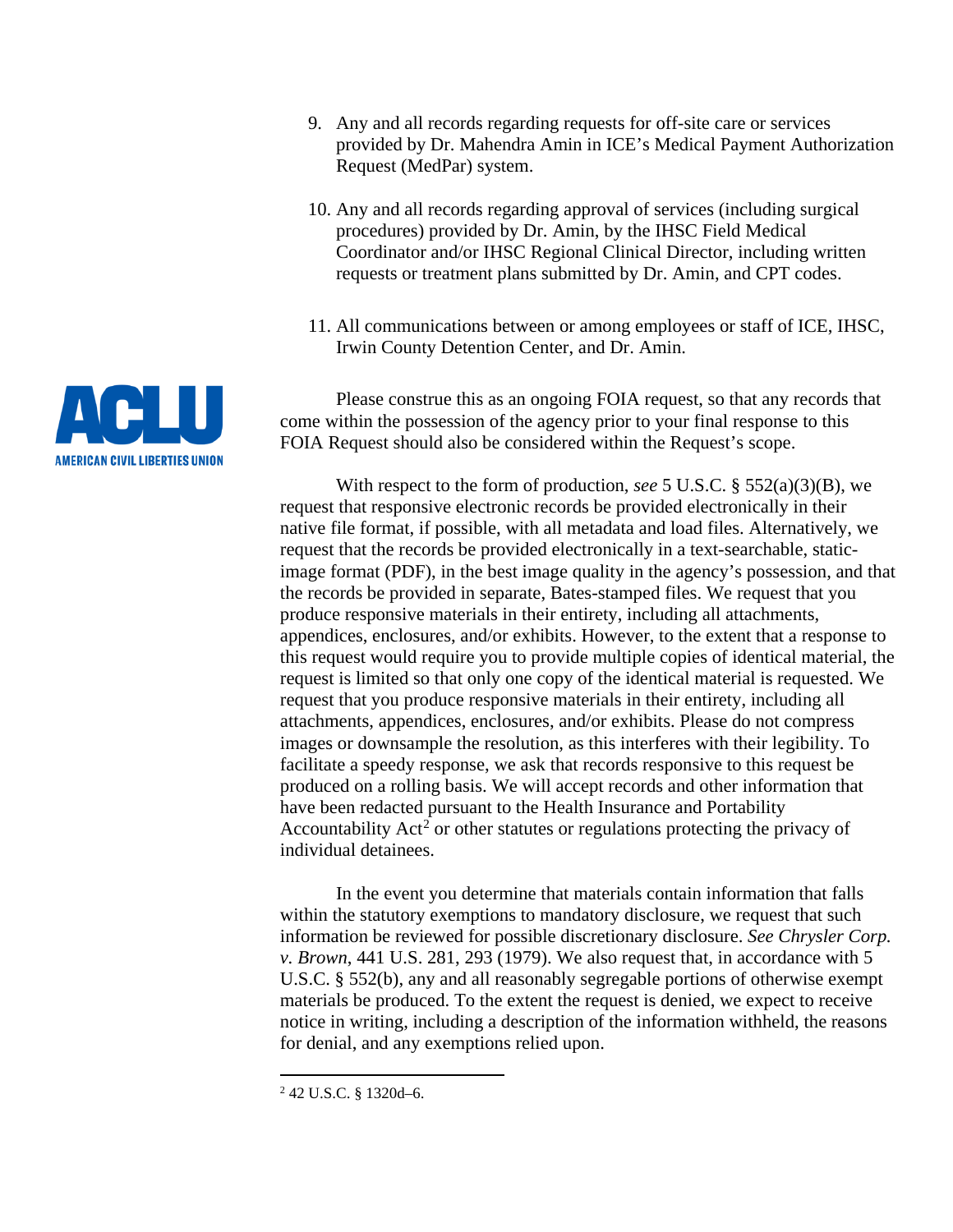### **Fee Waiver Request**

The ACLU and ACLU-GA request that any fees associated responding to its FOIA request be waived pursuant to 5 U.S.C.  $\S$  552(a)(4)(A)(iii) and 6 C.F.R. § 5.11(k). Pursuant to 5 U.S.C. § 552(a)(4)(A)(iii) and 6 C.F.R. § 5.11(k), fees should be waived or reduced if disclosure is (1) in the public interest because it is "likely to contribute significantly to public understanding of the operations or activities of the government" and (2) "not primarily in the commercial interest of the requester." Disclosure in this case meets both of these tests. The ACLU and ACLU-GA also request a waiver or reduction of fees on the grounds that the ACLU and ACLU-GA qualify as a "representative[] of the news media" and the records are not sought for commercial use. *See* 5 U.S.C. § 552(a)(4)(A)(ii)(II); 6 C.F.R.  $§ 5.11(d)(1)$ .



*1. Disclosure is in the public interest as it is likely to contribute significantly to the public's understanding of the operations and activities of government.*

*First*, disclosure pursuant to this Request is in the public interest. Numerous national news outlets have covered the complaint filed with the Department of Homeland Security's Office of Inspector General alleging that multiple women in ICE custody received hysterectomies and other gynecological procedures against their knowledge and/or will.<sup>[3](#page-4-0)</sup> The allegations are deeply disturbing, especially in light of the U.S.'s long history of forced sterilizations.[4](#page-4-1) The complaint has prompted a demand for investigation by numerous lawmakers.<sup>[5](#page-4-2)</sup> The American College of Obstetricians and Gynecologists, which represents more than 60,000 women's health care physicians, also wrote a letter to the inspector general calling the complaint's concerns "alarming."[6](#page-4-3) Given the

<span id="page-4-0"></span><sup>3</sup> *See, e.g*., Jacob Soboroff, *et al.*, *Lawyers allege abuse of migrant women by gynecologist for Georgia ICE detention center*, NBC News (Sept. 15, 2020), available at https://www.nbcnews.com/news/latino/nurse-questions-medical-care-operations-detaineesimmigration-jail-georgia-n1240110; Priscilla Alvarez, *Whistleblower alleges high rates of hysterectomies and medical neglect at ICE facility*, CNN (Sept. 16, 2020), available at https://www.cnn.com/2020/09/15/politics/immigration-customs-enforcement-medical-caredetainees/index.html.

<span id="page-4-1"></span><sup>4</sup> Sarah Al-Arshani, *A whistleblower complaint alleging hysterectomies being performed on women from an ICE detention center recalls the ugly history of forced sterilizations in the U.S.*, Business Insider (Sept. 17, 2020), available at https://www.businessinsider.com/there-uglyhistory-forced-sterilization-us-2020-9.

<span id="page-4-2"></span><sup>5</sup> Rachel Treisman, *Whistleblower alleges 'medical neglect,' questionable hysterectomies of ICE detainees*, NPR (Sept. 16, 2020), available at

<span id="page-4-3"></span>https://www.npr.org/2020/09/16/913398383/whistleblower-alleges-medical-neglect-questionablehysterectomies-of-ice-detaine.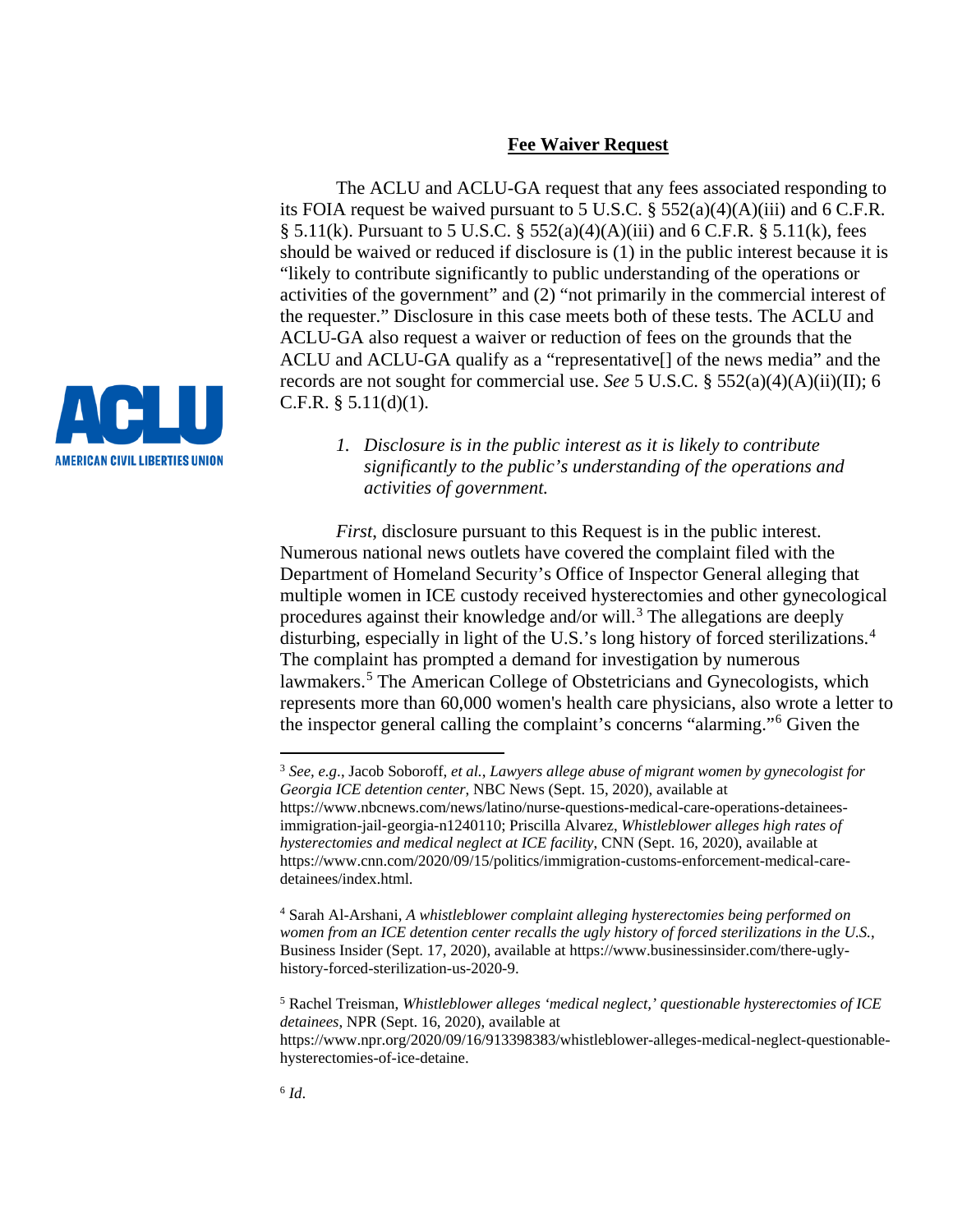significant attention to this issue by advocacy groups, medical experts, media groups, and legislators, the requested records will contribute significantly to the public's understanding of the treatment of individuals by ICE.

## *2. Disclosure is not primarily in the commercial interest of the ACLU and ACLU-GA.*

*Second*, the ACLU and ACLU-GA are not filing this request to further a commercial interest. The ACLU and ACLU-GA are 501(c)(3) nonprofit organizations and therefore has no commercial interest. We intend to make any relevant information obtained through this FOIA available to the public.<sup>[7](#page-5-0)</sup> The ACLU publishes newsletters, news briefings, right-to-know handbooks, and other materials that are disseminated to the public. These materials are widely available to everyone, including tax-exempt organizations, not-for-profit groups, law students and faculty, for no cost or for a nominal fee.

The ACLU also publishes, analyzes, and disseminates information through its heavily visited website, www.aclu.org. The website addresses civil rights and civil liberties issues in depth, provides features on civil rights and civil liberties issues in the news, and contains many thousands of documents relating to the issues on which the ACLU is focused. The ACLU website also includes many features on information obtained through FOIA requests. For example, the ACLU's "Predator Drones FOIA" webpage, https://www.aclu.org/nationalsecurity/predator-drones-foia, contains commentary about the ACLU's FOIA request, press releases, analysis of the FOIA documents, numerous blog posts on the issue, documents related to litigation over the FOIA request, frequently asked questions about targeted killing, and links to the documents themselves.<sup>[8](#page-5-1)</sup> The ACLU has also published a number of charts and explanatory materials that collect, summarize, and analyze information it has obtained through the FOIA. For example, in February 2017 the ACLU produced an analysis of documents released in response to a FOIA request about the TSA's behavior detection program. The ACLU plans to analyze, publish, and disseminate to the public the information gathered through this Request. The records requested are not sought for commercial use and the ACLU plans to disseminate the information disclosed as a result of this Request to the public at no cost.

*3. The ACLU and ACLU-GA also qualify for a fee waiver because they are representatives of the news media and the records are not sought for commercial use.*



<span id="page-5-0"></span><sup>7</sup> *See* 6 C.F.R. § 5.11(k)(1)(ii); 6 C.F.R. § 5.11(k)(3).

<span id="page-5-1"></span><sup>8</sup> The Torture Database, https://www.thetorturedatabase.org (last visited Sept. 19 2019); *see also Countering Violent Extremism FOIA Database*, ACLU, https://www.aclu.org/foia-collection/cvefoia-documents; *TSA Behavior Detection FOIA Database*, ACLU, https://www.aclu.org/foiacollection/tsa-behavior-detection-foia-database; *Targeted Killing FOIA Database*, ACLU, https://www.aclu.org/foia-collection/targeted-killing-foia-database.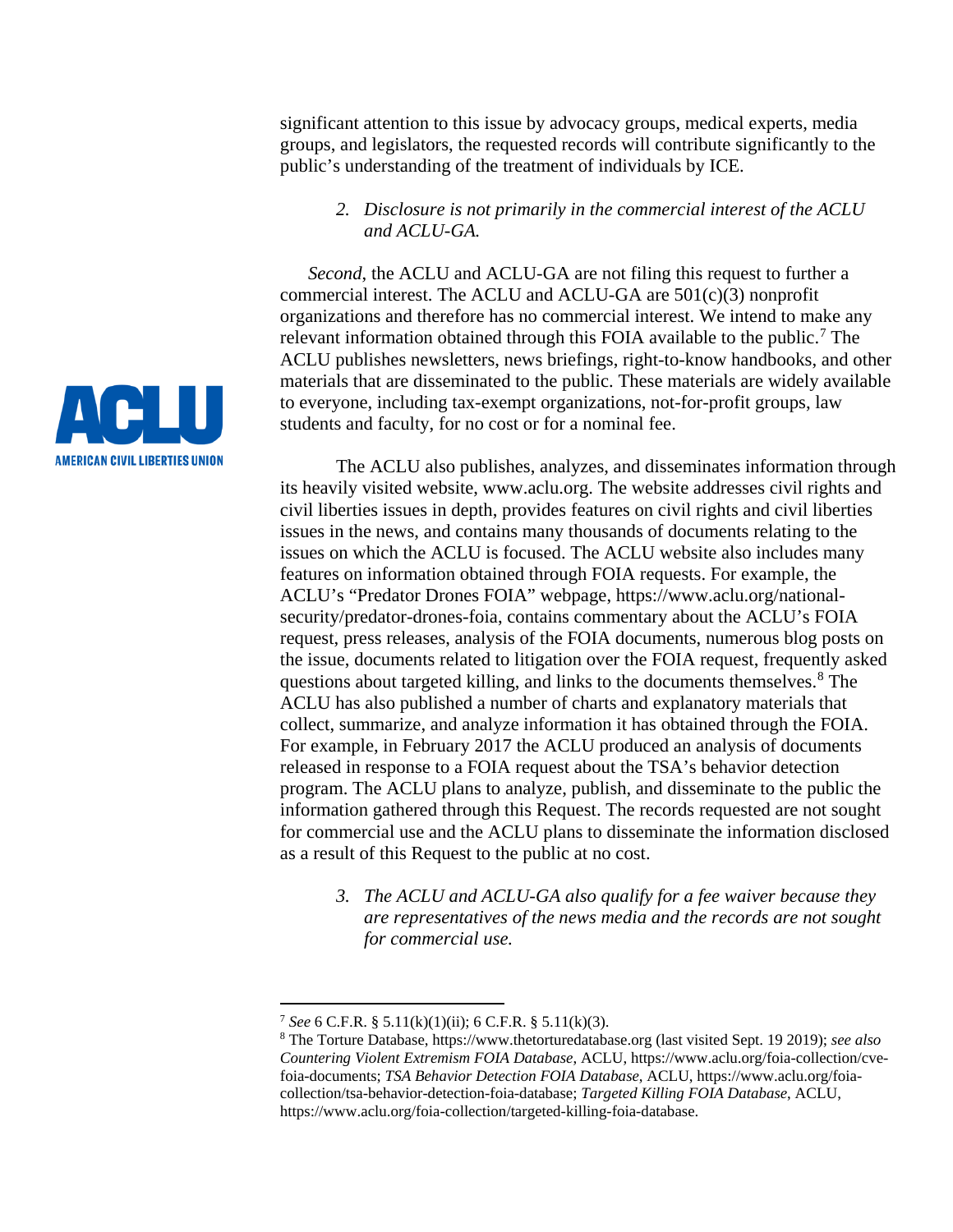

 $\overline{a}$ 

The ACLU and ACLU-GA are also entitled to a waiver of search fees on the grounds that the they qualify as a "representative of the news media" and the records are not sought for commercial use. 5 U.S.C.  $\S$  552(a)(4)(A)(ii)(II). The ACLU and ACLU-GA meet the statutory and regulatory definitions of a "representative of the news media" because they are "entit[ies] that gather[] information of potential interest to a segment of the public, use[] its editorial skills to turn the raw materials into a distinct work, and distributes that work to an audience." 5 U.S.C. § 552(a)(4)(A)(ii)(III); *see supra*; *also Nat'l Sec. Archive v. DOD*, 880 F.2d 1381, 1387 (D.C. Cir. 1989) (finding that an organization that gathers information, exercises editorial discretion in selecting and organizing documents, "devises indices and finding aids," and "distributes the resulting work to the public" is a "representative of the news media" for purposes of the FOIA); *ACLU v. U.S. Dep't of Justice*, 321 F. Supp. 2d 24, 30 n.5 (D.D.C. 2004) (finding non-profit public interest group to be "primarily engaged in disseminating information").

Obtaining information about government activity, analyzing that information, and widely publishing and disseminating that information to the press and public are critical and substantial components of the ACLU and ACLU-GA's work and are among its primary activities. For example, the ACLU regularly publishes *ACLU Magazine* that reports on and analyzes civil libertiesrelated current events. The magazine is disseminated to over 950,000 households. The ACLU also publishes regular updates and alerts via email to approximately 4 million subscribers (both ACLU members and nonmembers). These updates are additionally broadcast to 4.9 million social media followers (members and nonmembers). The magazine, email, and social-media alerts often include descriptions and analysis of information obtained through FOIA requests.

The ACLU also regularly issues press releases to call attention to documents obtained through FOIA requests, as well as other breaking news,<sup>[9](#page-6-0)</sup> and ACLU attorneys are interviewed frequently for news stories about documents released through ACLU FOIA requests.[10](#page-6-1) Similarly, ACLU national projects

<span id="page-6-0"></span><sup>9</sup> *See, e.g.*, Press Release, ACLU, U.S. Releases Drone Strike 'Playbook' in Response to ACLU Lawsuit (Aug. 6, 2016), https://www.aclu.org/news/us-releases-drone-strike-playbook-responseaclu-lawsuit; Press Release, ACLU, Secret Documents Describe Graphic Abuse and Admit Mistakes (June 14, 2016), https://www.aclu.org/news/cia-releases-dozens-torture-documentsresponse-aclu-lawsuit; Press Release, ACLU, U.S. Releases Targeted Killing Memo in Response to Long-Running ACLU Lawsuit (June 23, 2014), https://www.aclu.org/national-security/usreleases-targeted-killing-memo-response-long-running-aclu-lawsuit.

<span id="page-6-1"></span><sup>10</sup> *See, e.g.*, Cora Currier, *TSA's Own Files Show Doubtful Science Behind Its Behavioral Screen Program*, Intercept, Feb. 8, 2017, https://theintercept.com/2017/02/08/tsas-own-files-showdoubtful-science-behind-its-behavior-screening-program/ (quoting ACLU attorney Hugh Handeyside); Catherine Thorbecke, *What Newly Released CIA Documents Reveal About 'Torture' in Its Former Detention Program,* ABC, June 15, 2016, http://abcn.ws/2jy40d3 (quoting ACLU staff attorney Dror Ladin); Nicky Woolf, *US Marshals Spent \$10M on Equipment for Warrantless Stingray Device*, Guardian, Mar. 17, 2016, https://www.theguardian.com/world/2016/mar/17/usmarshals-stingray-surveillance-airborne (quoting ACLU attorney Nate Wessler).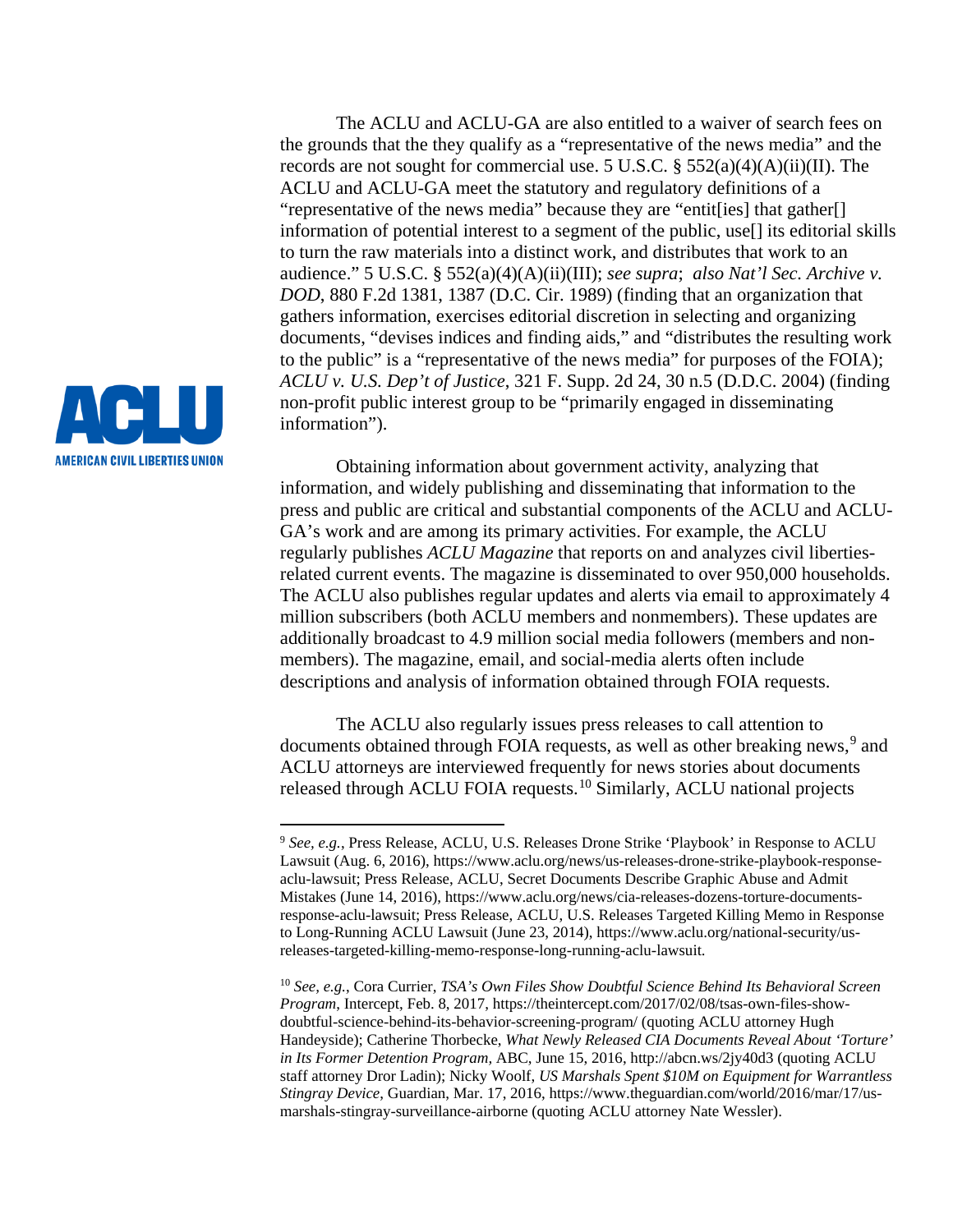regularly publish and disseminate reports that include a description and analysis of government documents obtained through FOIA requests.[11](#page-7-0) This material is broadly circulated to the public and widely available to everyone for no cost or, sometimes, for a small fee.

The ACLU also regularly publishes books, "know your rights" materials, fact sheets, and educational brochures and pamphlets designed to educate the public about civil liberties issues and government policies that implicate civil rights and liberties. The ACLU publishes a widely read blog where original editorial content reporting on and analyzing civil rights and civil liberties news is posted daily. *See* https://www.aclu.org/blog. The ACLU creates and disseminates original editorial and educational content on civil rights and civil liberties news through multi-media projects, including videos, podcasts, and interactive features. *See* https://www.aclu.org/multimedia.

Underscoring this point, courts have found that other organizations whose mission, function, publishing, and public education activities are similar in kind to the ACLU's are "representatives of the news media" as well. *See, e.g., Cause of Action v. IRS*, 125 F. Supp. 3d 145 (D.C. Cir. 2015); *Elec. Privacy Info. Ctr.*, 241 F. Supp. 2d 5, 10-15 (D.D.C. 2003) (finding non-profit public interest group that disseminated an electronic newsletter and published books was a "representative of the news media" for purposes of the FOIA); *Nat'l Sec. Archive v. U.S. Dep't of Defense*, 880 F.2d 1381, 1387 (D.C. Cir. 1989); *Judicial Watch, Inc. v. DOJ*, 133 F. Supp. 2d 52, 53-54 (D.D.C. 2000) (finding Judicial Watch, self-described as a "public interest law firm," a news media requester). $^{12}$  $^{12}$  $^{12}$ 

As a representative of the news media, the ACLU plans to analyze and disseminate to the public the information gathered through this Request. The records requested are not sought for commercial use. On account of these factors,

<span id="page-7-1"></span> $12$  Courts have found these organizations to be "representatives of the news media" even though they engage in litigation and lobbying activities beyond their dissemination of information and public education activities. *See, e.g., Elec. Privacy Info. Ctr.*, 241 F. Supp. 2d 5; *Nat'l Sec. Archive*, 880 F.2d at 1387; *see also Leadership Conference on Civil Rights*, 404 F. Supp. 2d at 260; *Judicial Watch, Inc.*, 133 F. Supp. 2d at 53-54.



<span id="page-7-0"></span><sup>11</sup> *See, e.g.*, Manar Waheed, *Customs and Border Protection Violated Court Orders During the First Muslim Ban Implementation* (Jan. 24, 2018, 3:45 PM),

https://www.aclu.org/blog/immigrants-rights/ice-and-border-patrol-abuses/customs-and-borderprotection-violated-court; Vera Eidelman, *We Sued for Records About Trump's Muslim Bans. Here's What We Found Out.* (Oct. 24, 2017, 3:15 PM), https://www.aclu.org/blog/immigrantsrights/ice-and-border-patrol-abuses/we-sued-records-about-trumps-muslim-bans-heres; Carl Takei, *ACLU-Obtained Emails Prove that the Federal Bureau of Prisons Covered Up Its Visit to the CIA's Torture Site* (Nov. 22, 2016, 3:15 PM), https://www.aclu.org/blog/speak- freely/acluobtained-emails-prove-federal-bureau-prisons-covered-its-visit-cias-torture; Galen Sherwin, ACLU, Leaving Girls Behind: An Analysis of Washington D.C.'s "Empowering Males of Color" Initiative (May 27, 2016), https://www.aclu.org/report/leaving-girls-behind.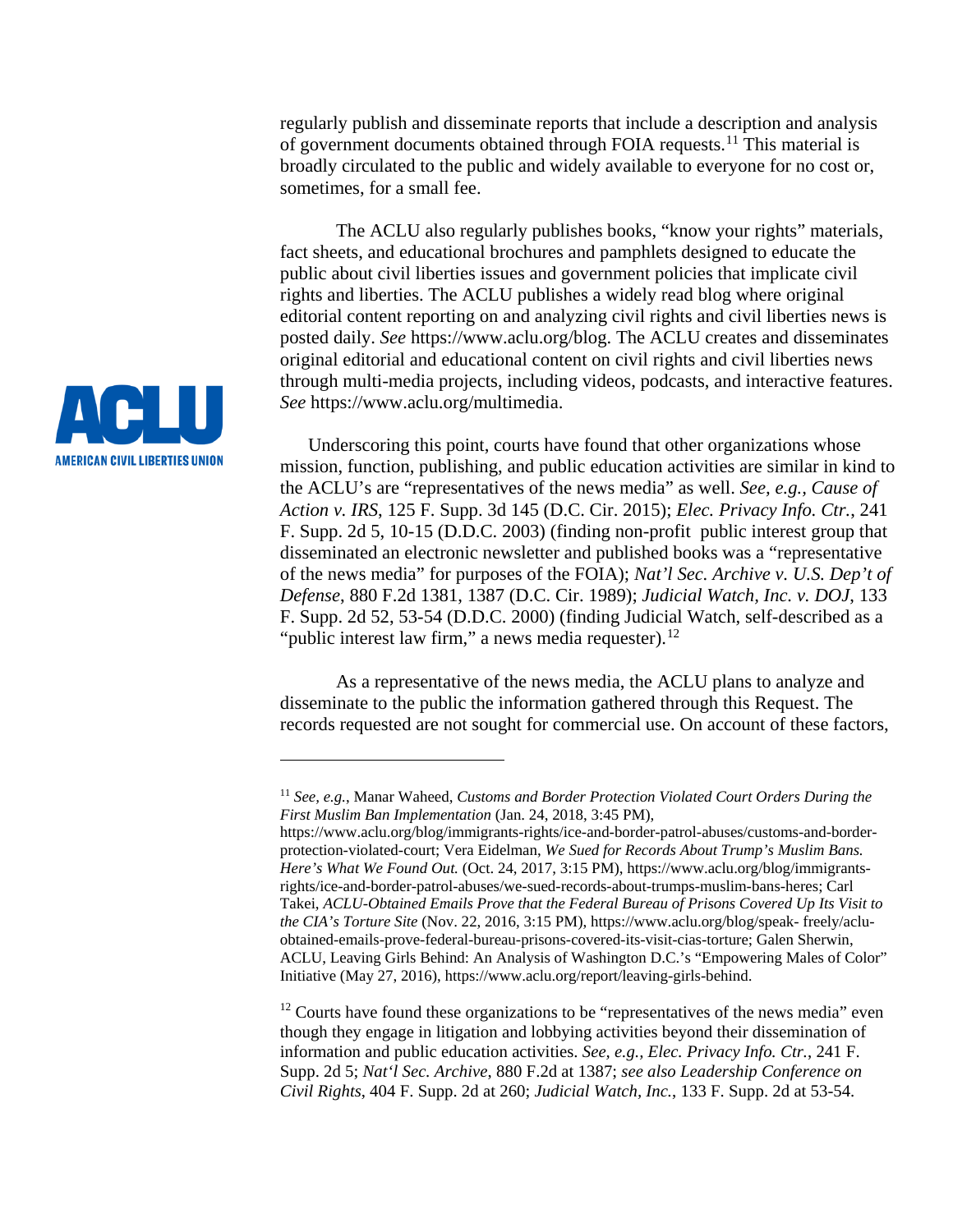fees associated with responding to FOIA requests are regularly waived for the ACLU as a "representative of the news media."[13](#page-8-0) A fee waiver would fulfill Congress's legislative intent in amending FOIA.<sup>[14](#page-8-1)</sup> Additionally, on account of these factors, the ACLU has not been charged fees associated with responding to FOIA requests on numerous occasions.<sup>15</sup>

In sum, because disclosure of the requested documents is in the public interest and not primarily in the commercial interest of the requester, and because the ACLU is a representative of the news media, the ACLU is entitled to a total waiver of fees associated with this Request and should, in no event, be required to pay more than reasonable standard charges for document duplication. In the event that you decide not to waive the fees, please provide me with prior notice so that we can discuss arrangements.



The ACLU and ACLU-GA request expedited processing of this Request pursuant to 5 U.S.C.  $\S$  552(a)(6)(E) and 6 C.F.R.  $\S$  5.5(e). There is a "compelling need" for these records, as defined in the statute, because the information requested is "urgen[tly]" needed by an organization primarily engaged in disseminating information "to inform the public concerning actual or alleged

<span id="page-8-1"></span><sup>14</sup> *See Judicial Watch, Inc. v. Rossotti*, 326 F.3d 1309, 1312 (D.C. Cir. 2003) ("Congress amended FOIA to ensure that it be 'liberally construed in favor of waivers for noncommercial requestors.'") (citation omitted); *Citizens for Responsibility and Ethics in Washington v. U.S. Dept. of Educ*., 593 F. Supp. 2d 261, 268 (D.D.C. 2009) ("[FOIA's] purpose . . . is to remove the roadblocks and technicalities which have been used by . . . agencies to deny waivers.") (internal quotation marks and citation omitted).

<span id="page-8-2"></span><sup>15</sup> For example, in August 2016, the ICE FOIA Office and DHS Privacy Office both granted fee waivers to the ACLU for a FOIA request seeking a DHS OIG supermemorandum and ICE's response to that memorandum. Similarly, in March 2016, the ICE Office of the Principal Legal Advisor granted a fee waiver to the ACLU for a FOIA request seeking records about selected deaths in detention, reversing an incorrect denial of a fee waiver by the ICE FOIA Office. In July 2015, the ICE Office of the Principal Legal Advisor granted a fee waiver to the ACLU for a FOIA request seeking records about the use of segregation in ICE detention, reversing an incorrect denial of a fee waiver by the ICE FOIA Office.

<span id="page-8-0"></span>

 $13$  For example, in May 2016, the FBI granted a fee-waiver request regarding a FOIA request submitted to the DOJ for documents related to Countering Violent Extremism Programs. In April 2013, the National Security Division of the DOJ granted a fee-waiver request with respect to a request for documents relating to the FISA Amendments Act. Also in April 2013, the DOJ granted a fee-waiver request regarding a FOIA request for documents related to "national security letters" issued under the Electronic Communications Privacy Act. In August 2013, the FBI granted the fee-waiver request related to the same FOIA request issued to the DOJ.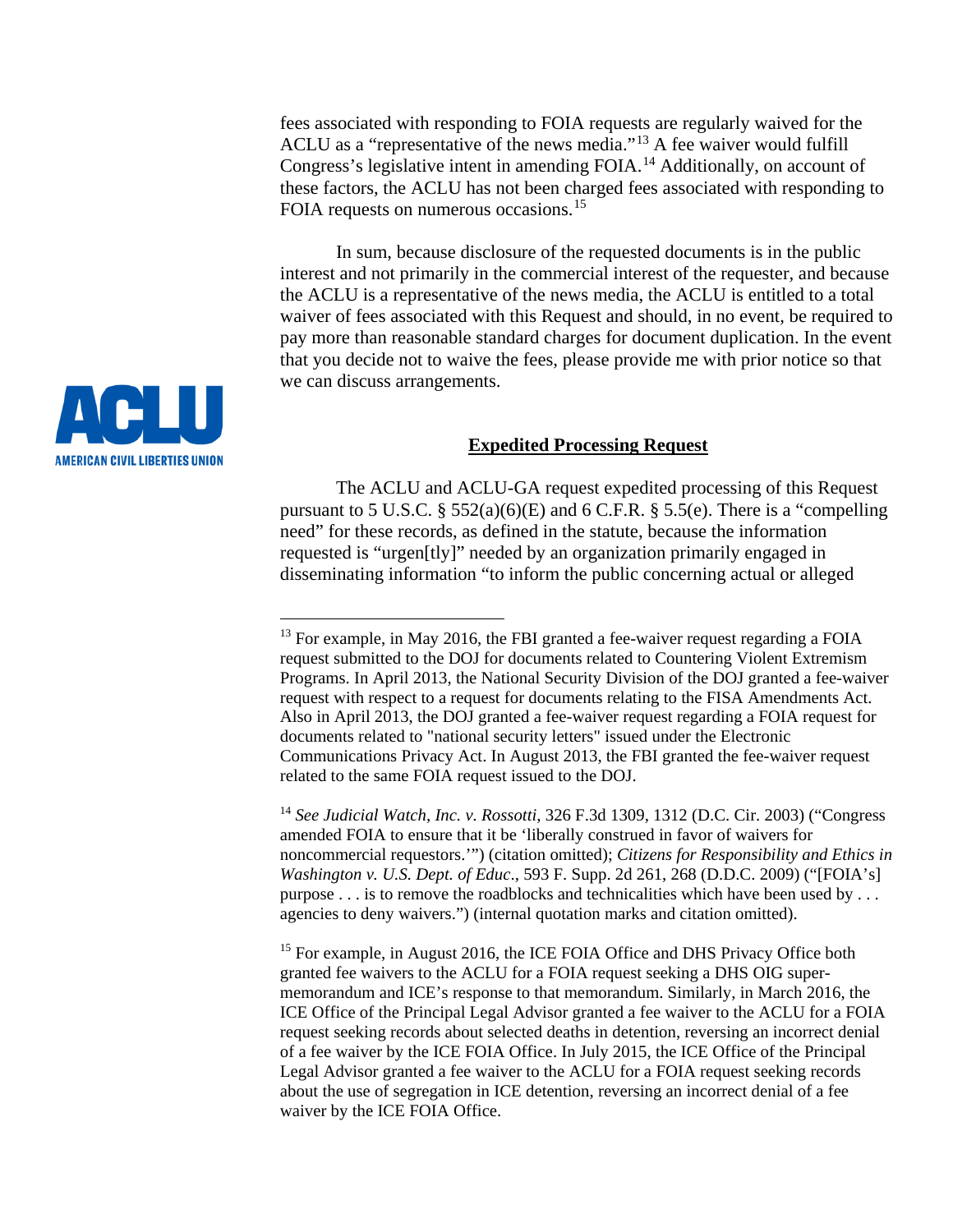Federal Government activity." 5 U.S.C. § 552(a)(6)(E)(v)(II); *see also* 6 C.F.R.  $5.5(e)(1)(ii)$ .

*1. The ACLU and ACLU-GA are primarily engaged in disseminating information in order to inform the public about actual or alleged government activity.*

The ACLU and ACLU-GA are "primarily engaged in disseminating information" within the meaning of the statute. 5 U.S.C.  $\S$  552(a)(6)(E)(v)(II). As detailed *supra*, the allegations that some women in ICE custody have been sterilized without their consent is a pressing issue. Moreover, the ACLU has the ability and intention to widely disseminate the requested information through a variety of sources, including reports, newsletters, news briefings, right-to-know handbooks, and other materials, to the public at no cost. Indeed, obtaining information about government activity, analyzing that information, and widely publishing and disseminating that information to the press and public are critical and substantial components of the ACLU's work and are among its primary activities. *See ACLU v. Dep't of Justice*, 321 F. Supp. 2d 24, 29 n.5 (D.D.C. 2004) (finding non-profit public interest group that "gathers information of potential interest to a segment of the public, uses its editorial skills to turn the raw material into a distinct work, and distributes that work to an audience" to be "primarily engaged in disseminating information").[16](#page-9-0) Moreover, as mentioned *supra*, the ACLU intends to distribute the information obtained through this FOIA request via the ACLU website and/or means available to us.

*2. The records sought are urgently needed to inform the public about actual or alleged government activity.*

The requested records are also urgently needed to inform the public about actual or alleged government activity. *See* 5 U.S.C. § 552(a)(6)(E)(v)(II). As described *supra*, this is a matter of widespread media and public interest, and the requested records will inform the public concern of this activity by ICE. 5 U.S.C.  $§ 552(a)(6)(E)(i)(I).$ 

Furthermore, denial of expedited disclosure of the requested records involving the health care and treatment of people in immigration detention could "reasonably be expected to pose an imminent threat to the life or physical safety of an individual." 5 U.S.C. § 552(a)(6)(E)(v)(I); 6 C.F.R. § 5.5(d)(1)(i). It is axiomatic that no individual should be sterilized against their will, or without their knowledge or consent. As of the date of this request, upon information and belief, individuals detained at Irwin County Detention Center are scheduled for medical



<span id="page-9-0"></span><sup>&</sup>lt;sup>16</sup> Courts have found that the ACLU as well as other organizations with similar missions that engage in information-dissemination activities similar to the ACLU are "primarily engaged in disseminating information." *See, e.g.*, *Leadership Conference on Civil Rights*, 404 F. Supp. 2d at 260; *ACLU*, 321 F. Supp. 2d at 29 n.5; *Elec. Privacy Info. Ctr.*, 241 F. Supp. 2d at 11.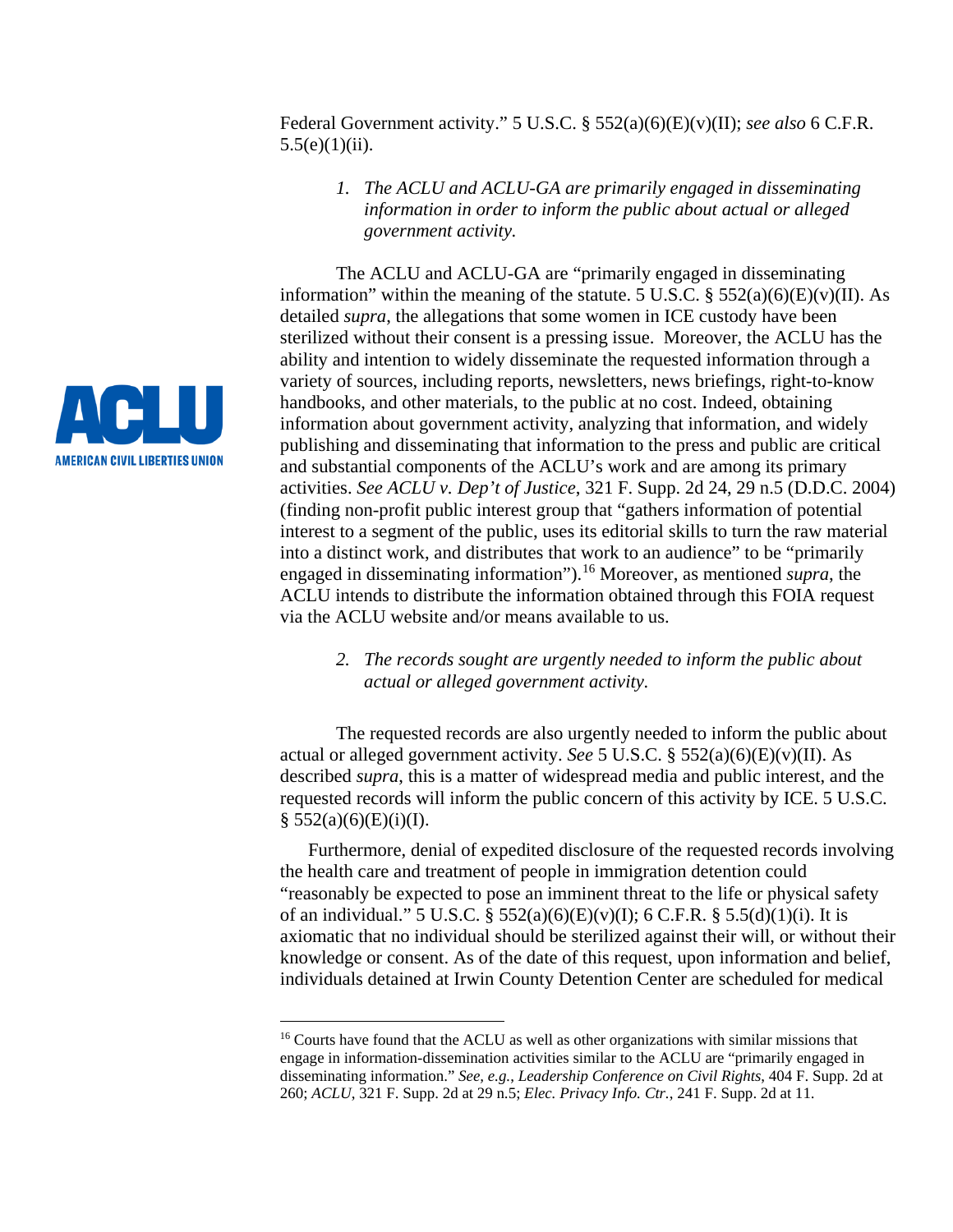appointments, including gynecological appointments. The information sought in this FOIA is critical to understanding what care those people are at risk of receiving.

In 2017, the ACLU and partner organizations documented cases of abuse and medical neglect among women detained by the Department of Homeland Security.<sup>[17](#page-10-0)</sup> As recently as January 2019, a woman was reportedly detained by immigration authorities for several days without access to the medication she needed to manage her high-risk pregnancy.[18](#page-10-1) These cases regarding the treatment of women in immigration custody raise immediate concerns about the widespread and system-wide failures with life and death consequences for women who are in government custody. The requested records are essential to fully understand the government's role in the detention and treatment of immigrant women who are in its custody.

Given the foregoing, the ACLU and ACLU-GA have satisfied the requirements for expedited processing of this Request.

I affirm that the information provided supporting the request for expedited processing is true and correct to the best of my knowledge and belief. *See* 5 U.S.C. § 552(a)(6)(E)(vi) and 6 C.F.R. § 5.5(d)(3).

Thank you for your prompt attention to this Request. We look forward to your reply to this Request within ten (10) business days, as required under 5 U.S.C. §  $552(a)(6)(A)(I)$  and 6 C.F.R. §  $5.5(e)(4)$ . Please furnish all responsive records to:

> Eunice Cho ACLU National Prison Project 915 15<sup>th</sup> St. NW,  $7<sup>th</sup>$  Floor Washington, DC 20005 echo@aclu.org

If this Request is denied in whole or part, we ask that you justify all deletions by reference to specific exemptions of the FOIA. We expect the release of all segregable portions of otherwise exempt material. We reserve the right to appeal a decision to withhold any information, or to deny a waiver of fees. Please



<span id="page-10-0"></span><sup>&</sup>lt;sup>17</sup> Increasing Numbers of Pregnant Women Facing Harm in Detention, Administrative Complaint filed with Office for Civil Rights and Civil Liberties, and the Office of the Inspector General, September 26, 2017, https://www.womensrefugeecommission.org/rights/resources/1524-jointcomplaint-ice-detention-treatment-of-pregnant-women.

<span id="page-10-1"></span><sup>18</sup> Natalia Megas, *ICE Jailed Pregnant Woman and Could've Killed Her Unborn Child*, THE DAILY BEAST (Jan. 31, 2019), https://www.thedailybeast.com/ice-jailed-pregnant-woman-andcouldve-killed-her-unborn-child.